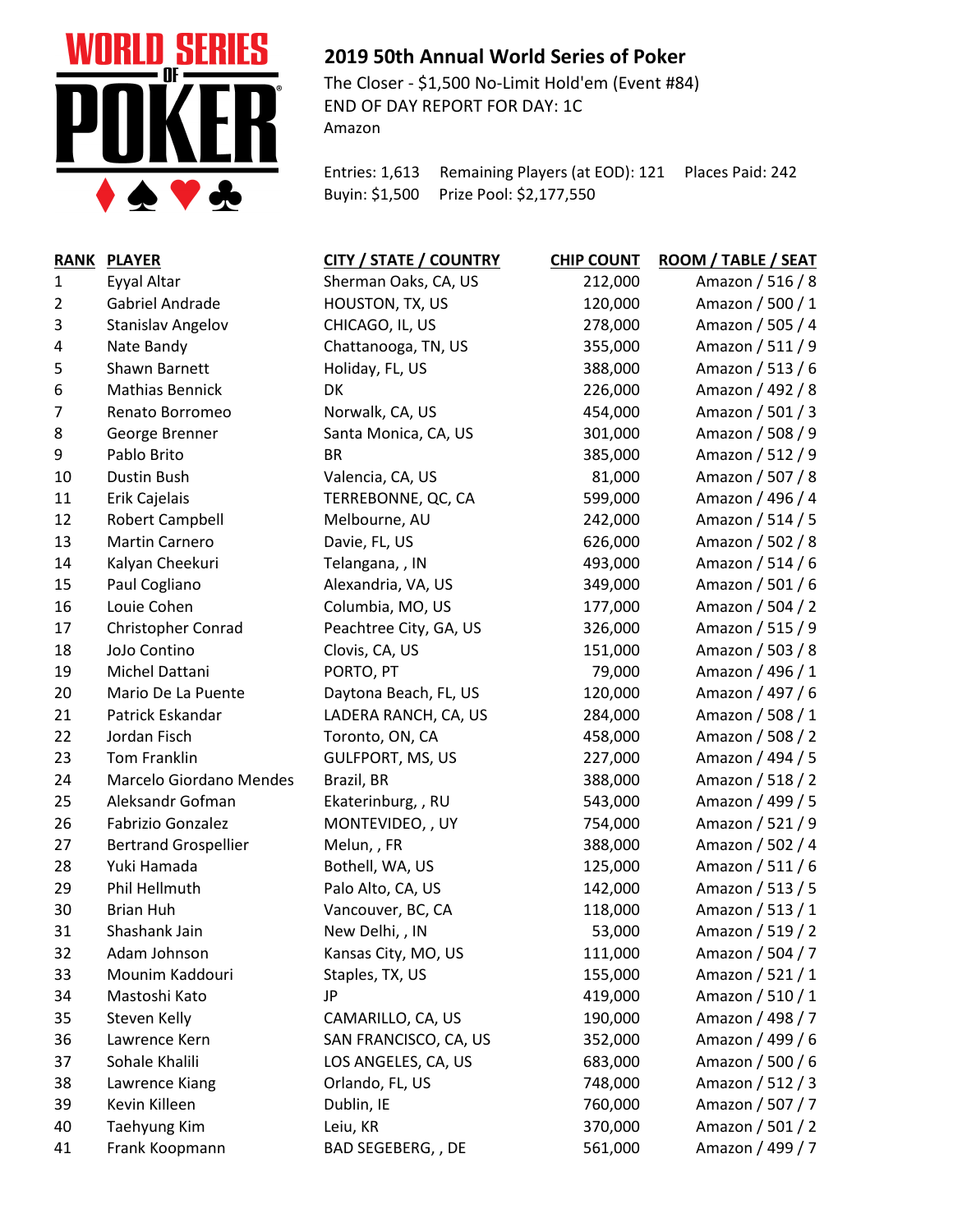| 42       | Felix Kuermayr                 | VIENNA, AT                    | 284,000    | Amazon / 515 / 1 |
|----------|--------------------------------|-------------------------------|------------|------------------|
| 43       | Jasthi Kumar                   | San Ramon, CA, US             | 368,000    | Amazon / 518 / 4 |
| 44       | Jared Kwong                    | American Cyn, CA, US          | 329,000    | Amazon / 503 / 3 |
| 45       | Charles La Boissonniere        | St Augustin De Desaures, , CA | 244,000    | Amazon / 512 / 1 |
| 46       | Jon Lactaoen                   | Las Vegas, NV, US             | 483,000    | Amazon / 495 / 3 |
| 47       | Matthew Lambrecht              | West Palm Beach, FL, US       | 339,000    | Amazon / 519 / 5 |
| 48       | <b>Richard Lanes</b>           | LAKESIDE, CA, US              | 268,000    | Amazon / 514 / 3 |
| 49       | Waikiat Lee                    | Salford, , GB                 | 826,000    | Amazon / 518 / 5 |
| 50       | Ryan Leng                      | Wheeling, IL, US              | 340,000    | Amazon / 515 / 3 |
| 51       | Laurynas Levinskas             | Kaunas,, LT                   | 469,000    | Amazon / 508 / 3 |
| 52       | Dylan Linde                    | LAS VEGAS, NV, US             | 321,000    | Amazon / 494 / 6 |
| 53       | <b>Francisco Lingaling</b>     | Placentia, CA, US             | 76,000     | Amazon / 493 / 3 |
| 54       | Manig Loeser                   | Bad Homburg, , DE             | 382,000    | Amazon / 507 / 5 |
| 55       | Maxim Lykov                    | MOSCOW, , RU                  | 423,000    | Amazon / 497 / 1 |
| 56       | Pat Lyons                      | SAN MATEO, CA, US             | 411,000    | Amazon / 512 / 4 |
| 57       | Andrew Macdonald               | Stratford, PE, CA             | 122,000    | Amazon / 514 / 1 |
| 58       | Pete Males                     | CANTON, MI, US                | 466,000    | Amazon / 521 / 3 |
| 59       | <b>Stuart Marshak</b>          | CHICAGO, IL, US               | 168,000    | Amazon / 498 / 5 |
| 60       | Sergio Martiaguilar            | US                            | 535,000    | Amazon / 494 / 9 |
| 61       | <b>Fiodor Martino</b>          | IT                            | 337,000    | Amazon / 499 / 1 |
| 62       | <b>Brett Mccollum</b>          | Hacienda Heights, CA, US      | 109,000    | Amazon / 493 / 8 |
| 63       | <b>Brian McKinney</b>          | GALLUP, NM, US                | 220,000    | Amazon / 509 / 1 |
| 64       | Robert Mcmillan                | PRESCOTT, AZ, US              | 324,000    | Amazon / 493 / 9 |
| 65       | Ahamad Meman                   | Crestview, FL, US             | 68,000     | Amazon / 493 / 2 |
| 66       | <b>Timothy Miles</b>           | Miami Beach, FL, US           | 172,000    | Amazon / 504 / 6 |
| 67       | Benjamin Moon                  | San Diego, CA, US             | 172,000    | Amazon / 515 / 7 |
| 68       | Aristeidis Moschonas           | Anoixi Attikis, , GR          | 174,000    | Amazon / 518 / 7 |
| 69       | Mohammad Mufti                 | Bellevue, WA, US              | 467,000    | Amazon / 518 / 8 |
| 70       | Siddharth Mundada              | IN                            | 433,000    | Amazon / 502 / 6 |
| 71       | Fahredin Mustafov              | Sofia, BG                     | 580,000    | Amazon / 492 / 2 |
| 72       | <b>Kfir Nahum</b>              | SUNNYVALE, CA, US             | 411,000    | Amazon / 522 / 9 |
| 73       | Tam Nguyen                     | Riverside, CA, US             | 1,284,000  | Amazon / 500 / 4 |
| 74       | Ryan O'Sullivan                | Manchester, GB                | 193,000    | Amazon / 516 / 3 |
| 75       | Takashi Ogura                  | TOKYO, , JP                   | 323,000    | Amazon / 503 / 9 |
| 76       | <b>Alex Paredes</b>            | Onl Signup-No City, NY, US    | 139,000    | Amazon / 507 / 4 |
| 77       | Christian Pham                 | VN                            | <b>DNR</b> | Amazon / 496 / 2 |
| 78       | <b>Trung Pham</b>              | Temple, TX, US                | 76,000     | Amazon / 496 / 7 |
| 79       | Sreyleap Prom                  | Ottawa, , CA                  | 222,000    | Amazon / 501 / 8 |
| 80       | Ray Qartomy                    | Spring, TX, US                | 431,000    | Amazon / 508 / 5 |
| 81       | Mark Radoja                    | GUELPH, ON, CA                | 387,000    | Amazon / 511 / 1 |
| 82       | Jason Reels                    | WINTERSET, IA, US             | 740,000    | Amazon / 522 / 1 |
| 83       | Daniel Rezaei                  | Leibnitz, , AT                | 23,000     | Amazon / 521 / 8 |
| 84       | Colin Robinson                 | Anthem, AZ, US                | 298,000    | Amazon / 500 / 3 |
| 85       | Vegard Ropstad                 | Oslo,, NO                     | 330,000    | Amazon / 492 / 1 |
| 86       | Philippe Rousseaux             | BALTIMORE, MD, US             | 610,000    | Amazon / 509 / 8 |
| 87       | Joseph Ruigomez                |                               | 53,000     | Amazon / 514 / 7 |
|          |                                | San Bruno, CA, US             |            |                  |
| 88       | Matt Russell                   | SPRING, TX, US                | 155,000    | Amazon / 504 / 9 |
| 89       | <b>Homero Salinas</b>          | LA JOYA, TX, US               | 241,000    | Amazon / 519 / 6 |
| 90       | Jack Salter                    | LONDON, , GB                  | 417,000    | Amazon / 515 / 6 |
| 91<br>92 | Karen Sarkisyan<br>Jacob Seale | MOSCOW, RU                    | 324,000    | Amazon / 506 / 5 |
|          |                                | JASPER, TX, US                | 238,000    | Amazon / 519 / 8 |
| 93       | Yosuke Sekiya                  | MATUYAMA CITY, , JP           | 251,000    | Amazon / 516 / 9 |